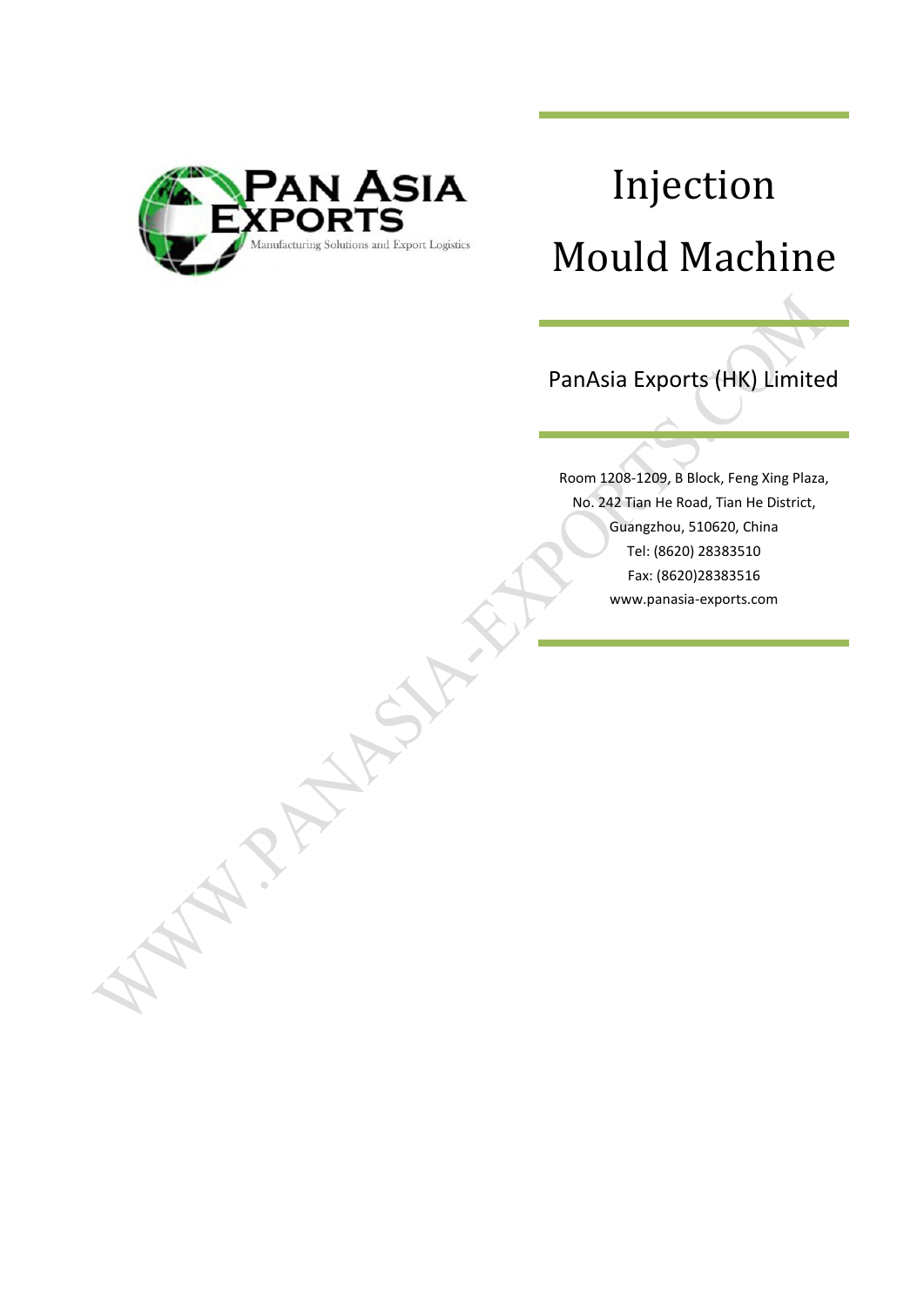# **Parameter of Injection Machine**

|           | <b>MODELS</b>                    |                 |         | <b>PAT 100N</b> |      | <b>PAT 120N</b> |                |      | <b>PAT 160N</b> |                |      |
|-----------|----------------------------------|-----------------|---------|-----------------|------|-----------------|----------------|------|-----------------|----------------|------|
|           | <b>INJECTION UNIT</b>            |                 |         | i10d            |      | i12d            |                |      | i16d            |                |      |
| Page $ 2$ | <b>SCREW DIAMETER</b>            | mm              | 35      | 38              | 42   | 38              | 42             | 45   | 42              | 45             | 50   |
|           | <b>INJECTION CAPACITY</b>        | cm <sub>3</sub> | 153     | 181             | 221  | 192             | 235            | 270  | 277             | 318            | 392  |
|           |                                  | gr              | 136     | 160             | 195  | 170             | 208            | 238  | 244             | 281            | 347  |
|           | SHOT SIZE(PS)                    | 0Z              | 4.7     | 5.6             | 6.8  | 5.9             | 7.3            | 8.4  | 8.6             | 9.8            | 12.2 |
|           | PLASTICIZING CAPACITY            | kg/hr           | 55      | 68              | 91   | 62              | 83             | 104  | 67              | 84             | 111  |
|           |                                  |                 | 76      | 90              | 110  | 90              | 110            | 127  | 115             | 132            | 163  |
|           | <b>INJECTION RATE</b>            | cm3/sec         | 100     | 118             | 144  | 113             | 138            | 158  | 145             | 167            | 206  |
|           |                                  |                 | 2379    | 2019            | 1652 | 2443            | 2000           | 1742 | 2321            | 2022           | 1637 |
|           | <b>INJECTION PRESSURE(MAX)</b>   | kg/cm2          | 1809    | 1535            | 1256 | 1957            | 1602           | 1395 | 1840            | 1603           | 1298 |
|           | <b>SCREW SPEED RANGE</b>         | rpm             |         | $0^{\sim}260$   |      |                 | $0^{\sim}237$  |      |                 | $0^{\sim}191$  |      |
|           | <b>SCREW TORQUE</b>              | kg-m            |         | 66              |      |                 | 89             |      |                 | 133            |      |
|           | <b>NOZZLE STROKE</b>             | mm              |         | 305             |      |                 | 325            |      |                 | 345            |      |
|           | <b>NOZZLE CONTACT FORCE</b>      | tons            |         | 3.5             |      |                 | 4.6            |      |                 | 4.6            |      |
|           | <b>CLAMPING UNIT</b>             |                 |         |                 |      |                 |                |      |                 |                |      |
|           | <b>CLAMPING FORCE</b>            | ton             |         | 100             |      |                 | 120            |      |                 | 150            |      |
|           | <b>CLAMP STROKE(MAX)</b>         | mm              |         | 310             |      |                 | 360            |      |                 | 400            |      |
|           | MOLD HEIGHT(MIN-MAX)             | mm              | 150~350 |                 |      | 150~400         |                |      | 150~450         |                |      |
|           | <b>OPEN DAYLIGHT</b>             | mm              | 460~660 |                 |      | 510~760         |                |      |                 | 550~850        |      |
|           | PLATEN SIZE(H*V)                 | mm              | 560×560 |                 |      |                 | 610×610        |      |                 | 650×650        |      |
|           | <b>DISTANCE BETWEEN TIE-RODS</b> | mm              |         | 370×370         |      |                 | 410×410        |      |                 | 430×430        |      |
|           | <b>HYDRAULIC EJECTOR FORCE</b>   | ton             |         | 3.3             |      |                 | 3.9            |      |                 | 4.6            |      |
|           | <b>HYDRAULIC EJECTOR STROKE</b>  | mm              |         | 90              |      |                 | 100            |      |                 | 110            |      |
|           | <b>HYDRAULICS</b>                |                 |         |                 |      |                 |                |      |                 |                |      |
|           | PUMP CAPACITY                    | 1/min           |         | 78              |      |                 | 95             |      |                 | 114            |      |
|           | <b>SYSTEM PRESSURE</b>           | kg/cm2          |         | 140             |      |                 | 140            |      |                 | 140            |      |
|           | OIL RESERVOIR CAPACITY           | us.gal          |         | 57.5            |      |                 | 75             |      |                 | 92.5           |      |
|           | <b>ELECTRICS</b>                 |                 |         |                 |      |                 |                |      |                 |                |      |
|           | POWER SUPPLY(STANDARD)           | volt            |         | 380             |      |                 | 380            |      |                 | 380            |      |
|           | <b>MOTOR RATED</b>               | HP              |         | 15              |      |                 | 20             |      |                 | 25             |      |
|           | NUMBER OF HEAT CONTROL ZONES     | set             |         | 4               |      |                 | $\overline{4}$ |      |                 | 4              |      |
|           | <b>HEATING WATTAGE</b>           | kw              |         | 6.61            |      |                 | 8.29           |      |                 | 9.68           |      |
|           | GENERAL                          |                 |         |                 |      |                 |                |      |                 |                |      |
|           | WATER REQUIREMENTS(MAX)          | gpm             |         | 11.2            |      |                 | 11.2           |      |                 | 16.2           |      |
|           | MACHINE DIMENSIONS(L*W*H)        | M               |         | 4.22×1.23×1.67  |      |                 | 4.62×1.28×1.73 |      |                 | 5.08×1.32×1.79 |      |
|           | <b>MACHINE WEIGHT</b>            | kg              |         | 3800            |      | 4500            |                |      | 5600            |                |      |
|           | <b>HOPPER CAPACITY</b>           | kg              |         | 25              |      |                 | 50             |      |                 | 50             |      |
|           |                                  |                 |         |                 |      |                 |                |      |                 |                |      |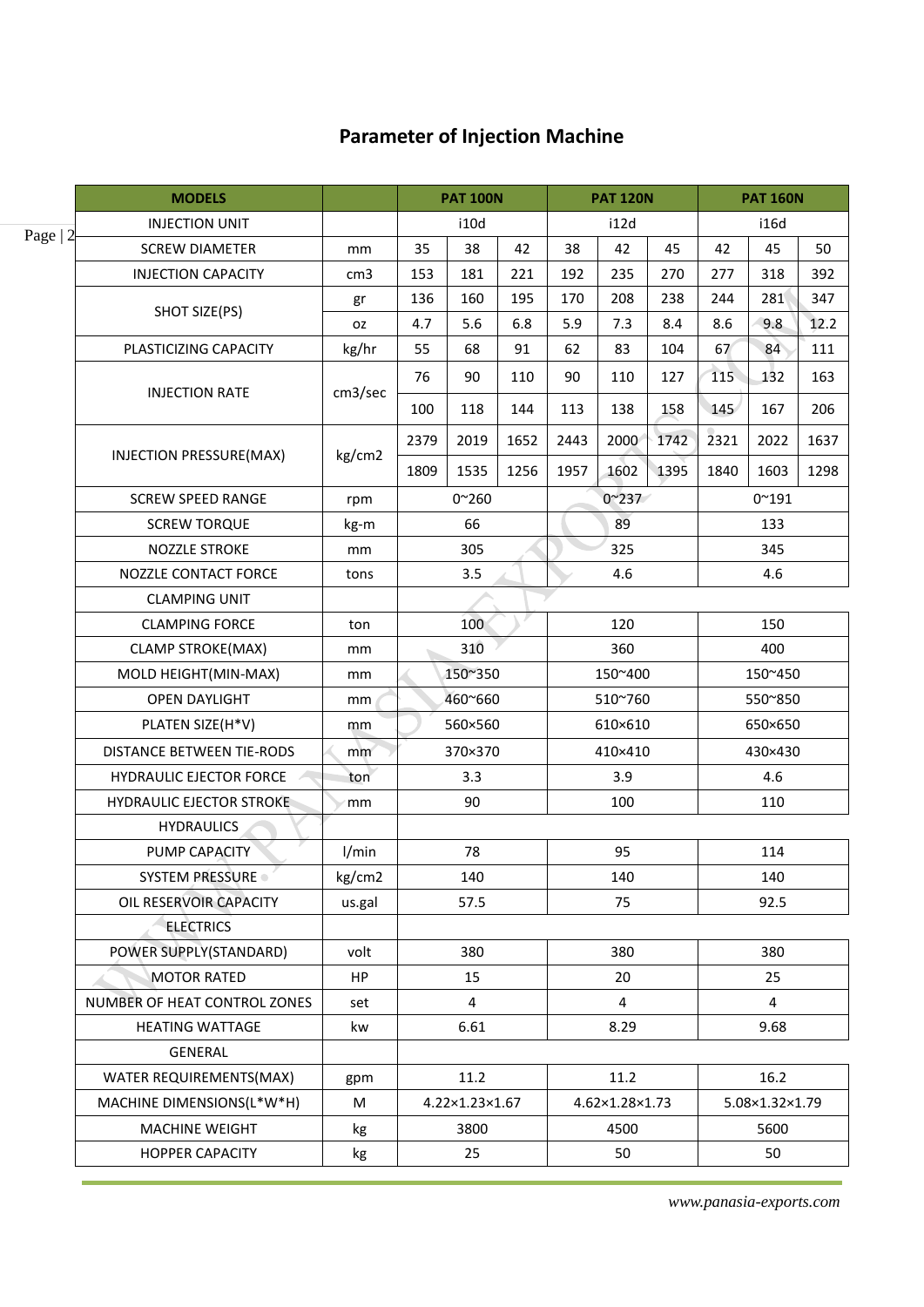|           | <b>MODELS</b>                    |                 |      | <b>PAT220N</b> |      | <b>PAT250N</b> |                | <b>PAT 300N</b> |          |                |      |
|-----------|----------------------------------|-----------------|------|----------------|------|----------------|----------------|-----------------|----------|----------------|------|
|           | <b>INJECTION UNIT</b>            |                 |      | i22d<br>i25d   |      | i30d           |                |                 |          |                |      |
| Page $ 3$ | <b>SCREW DIAMETER</b>            | mm              | 55   | 60             | 65   | 60             | 65             | 70              | 65       | 70             | 75   |
|           | <b>INJECTION CAPACITY</b>        | cm <sub>3</sub> | 617  | 735            | 862  | 791            | 929            | 1077            | 1028     | 1193           | 1369 |
|           | SHOT SIZE(PS)                    | gr              | 546  | 649            | 730  | 699            | 821            | 952             | 908      | 1054           | 1210 |
|           |                                  | 0Z              | 19.2 | 22.8           | 25.7 | 24.6           | 28.9           | 33.5            | 31.9     | 37.1           | 42.6 |
|           | PLASTICIZING CAPACITY            | kg/hr           | 138  | 158            | 196  | 126            | 157            | 190             | 157      | 190            | 222  |
|           |                                  |                 | 175  | 209            | 245  | 189            | 221            | 257             | 241      | 280            | 321  |
|           | <b>INJECTION RATE</b>            | cm3/sec         | 221  | 264            | 310  | 240            | 282            | 327             | 310      | 359            | 412  |
|           |                                  |                 | 2483 | 2087           | 1778 | 2307           | 1966           | 1695            | 2172     | 1872           | 1631 |
|           | INJECTION PRESSURE(MAX)          | kg/cm2          | 1961 | 1648           | 1404 | 1809           | 1542           | 1329            | 1693     | 1460           | 1271 |
|           | <b>SCREW SPEED RANGE</b>         | rpm             |      | $0^{\sim}187$  |      |                | $0^{\sim}150$  |                 |          | $0 - 150$      |      |
|           | <b>SCREW TORQUE</b>              | kg-m            |      | 222            |      |                | 278            |                 |          | 334            |      |
|           | <b>NOZZLE STROKE</b>             | mm              |      | 395            |      |                | 425            |                 |          | 485            |      |
|           | NOZZLE CONTACT FORCE             | tons            |      | 5.9            |      |                | 8              |                 |          | 8              |      |
|           | <b>CLAMPING UNIT</b>             |                 |      |                |      |                |                |                 |          |                |      |
|           | <b>CLAMPING FORCE</b>            | ton             |      | 220            |      |                | 250            |                 |          | 300            |      |
|           | <b>CLAMP STROKE(MAX)</b>         | mm              |      | 500            | 550  |                |                |                 | 600      |                |      |
|           | MOLD HEIGHT(MIN-MAX)             | mm              |      | 150~550        |      |                | 220~650        |                 | 220-700  |                |      |
|           | <b>OPEN DAYLIGHT</b>             | mm              |      | 650~1050       |      |                | 770~1200       |                 | 820-1300 |                |      |
|           | PLATEN SIZE(H*V)                 | mm              |      | 780×780        |      |                | 860×860        |                 |          | 940×940        |      |
|           | <b>DISTANCE BETWEEN TIE-RODS</b> | mm              |      | 520×520        |      |                | 580×580        |                 |          | 630×630        |      |
|           | <b>HYDRAULIC EJECTOR FORCE</b>   | ton             |      | 5.3            |      |                | $\overline{7}$ |                 |          | $\overline{7}$ |      |
|           | <b>HYDRAULIC EJECTOR STROKE</b>  | mm              |      | 150            |      |                | 160            |                 |          | 180            |      |
|           | <b>HYDRAULICS</b>                |                 |      |                |      |                |                |                 |          |                |      |
|           | PUMP CAPACITY                    | I/min           |      | 187            |      |                | 187            |                 |          | 225            |      |
|           | <b>SYSTEM PRESSURE</b>           | kg/cm2          |      | 140            |      |                | 140            |                 |          | 140            |      |
|           | OIL RESERVOIR CAPACITY           | us.gal          |      | 150            |      |                | 187.5          |                 |          | 208            |      |
|           | <b>ELECTRICS</b>                 |                 |      |                |      |                |                |                 |          |                |      |
|           | POWER SUPPLY(STANDARD)           | volt            |      | 380            |      |                | 380            |                 |          | 380            |      |
|           | <b>MOTOR RATED</b>               | <b>HP</b>       |      | 40             |      |                | 40             |                 |          | 50             |      |
|           | NUMBER OF HEAT CONTROL ZONES     | set             |      | 5              |      |                | 5              |                 |          | 5              |      |
|           | <b>HEATING WATTAGE</b>           | kw              |      | 16.42          |      |                | 18.02          |                 |          | 20.8           |      |
|           | GENERAL                          |                 |      |                |      |                |                |                 |          |                |      |
|           | WATER REQUIREMENTS(MAX)          | gpm             |      | 18.7           |      |                | 18.7           |                 |          | 21.2           |      |
|           | MACHINE DIMENSIONS(L*W*H)        | М               |      | 6.07×1.5×1.93  |      |                | 6.57×1.58×2.06 |                 |          | 7.3×1.7×2.1    |      |
|           | <b>MACHINE WEIGHT</b>            | kg              |      | 7600           |      |                | 11000          |                 |          | 12000          |      |
|           | <b>HOPPER CAPACITY</b>           | kg              |      | 50             |      |                | 100            |                 |          | 100            |      |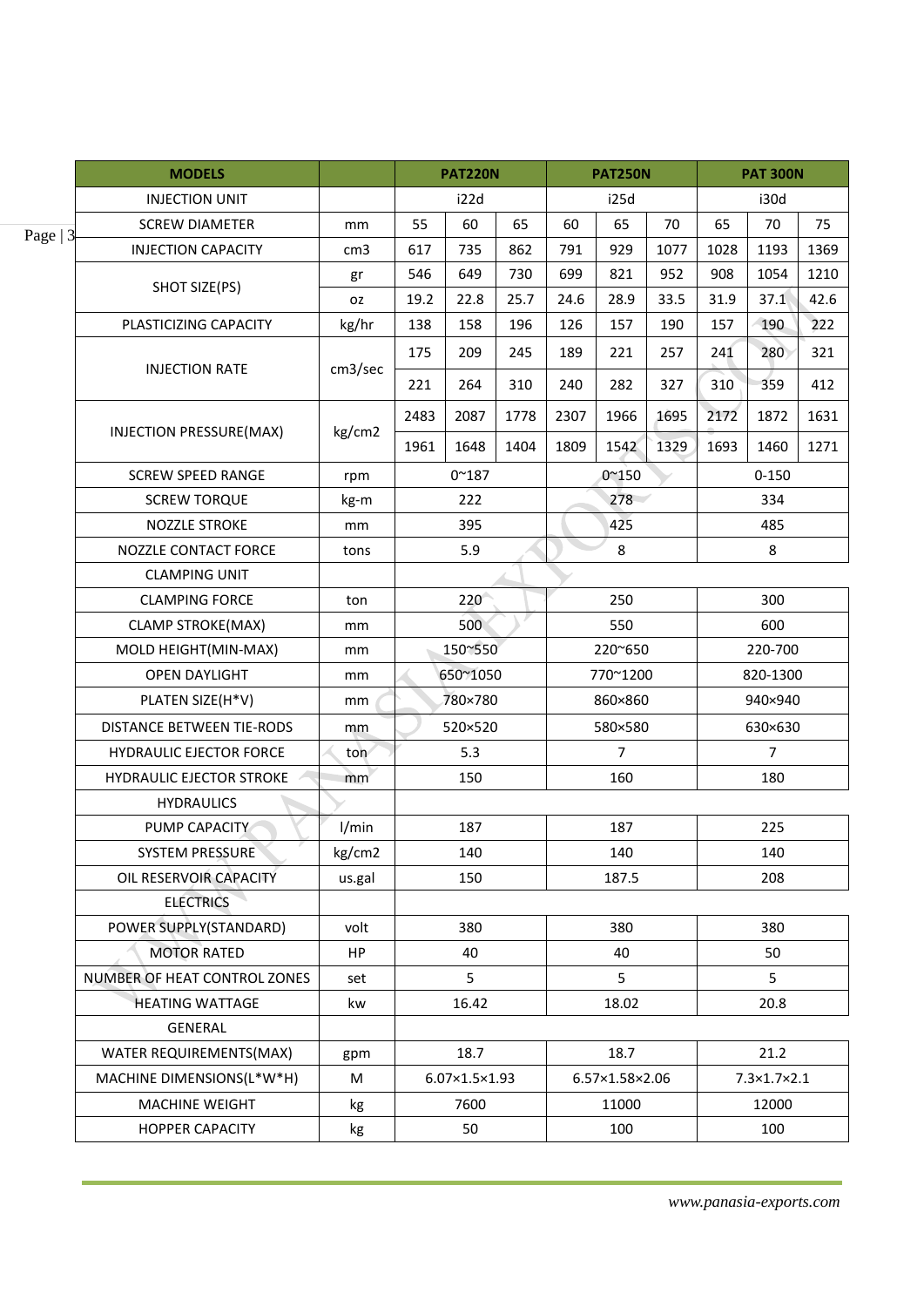|           | <b>MODELS</b>                    |                 |                       | <b>PAT520N</b> |      |                |           |      |  |
|-----------|----------------------------------|-----------------|-----------------------|----------------|------|----------------|-----------|------|--|
|           | <b>INJECTION UNIT</b>            |                 |                       | i40d           |      |                | i52d      |      |  |
| Page $ 4$ | <b>SCREW DIAMETER</b>            | mm              | 70                    | 75             | 80   | 75             | 85        | 95   |  |
|           | <b>INJECTION CAPACITY</b>        | cm <sub>3</sub> | 1385                  | 1590           | 1809 | 1811           | 2326      | 2906 |  |
|           |                                  | gr              | 1224                  | 1405           | 1599 | 1601           | 2056      | 2569 |  |
|           | SHOT SIZE(PS)                    | <b>OZ</b>       | 43.1                  | 49.5           | 56.3 | 56.4           | 72.4      | 90.5 |  |
|           | PLASTICIZING CAPACITY            | kg/hr           | 190                   | 222            | 255  | 196            | 263       | 338  |  |
|           |                                  |                 | 240                   | 276            | 314  | 275            | 354       | 442  |  |
|           | <b>INJECTION RATE</b>            | cm3/sec         | 305                   | 351            | 399  | 349            | 448       | 560  |  |
|           | INJECTION PRESSURE(MAX)          | kg/cm2          | 2177                  | 1897           | 1667 | 2369           | 1884      | 1476 |  |
|           |                                  |                 | 1715                  | 1494           | 1313 | 1871           | 1457      | 1166 |  |
|           | <b>SCREW SPEED RANGE</b>         | rpm             |                       | $0 - 150$      |      |                | $0 - 133$ |      |  |
|           | <b>SCREW TORQUE</b>              | kg-m            |                       | 334            |      |                | 467       |      |  |
|           | <b>NOZZLE STROKE</b>             | mm              |                       | 525            |      |                | 575       |      |  |
|           | NOZZLE CONTACT FORCE             | tons            |                       | 8              |      |                | 8         |      |  |
|           | <b>CLAMPING UNIT</b>             |                 |                       |                |      |                |           |      |  |
|           | <b>CLAMPING FORCE</b>            | ton             |                       | 400            |      |                | 520       |      |  |
|           | <b>CLAMP STROKE(MAX)</b>         | mm              |                       | 700            |      | 800<br>300-900 |           |      |  |
|           | MOLD HEIGHT(MIN-MAX)             | mm              |                       | 280-760        |      |                |           |      |  |
|           | <b>OPEN DAYLIGHT</b>             | mm              |                       | 980-1460       |      |                | 1100-1700 |      |  |
|           | PLATEN SIZE(H*V)                 | mm              |                       | 1060×1060      |      |                | 1190×1190 |      |  |
|           | <b>DISTANCE BETWEEN TIE-RODS</b> | mm              |                       | 720×720        |      |                | 820×820   |      |  |
|           | <b>HYDRAULIC EJECTOR FORCE</b>   | ton             |                       | 11             |      |                | 11        |      |  |
|           | <b>HYDRAULIC EJECTOR STROKE</b>  | mm              |                       | 210            |      |                | 210       |      |  |
|           | <b>HYDRAULICS</b>                |                 |                       |                |      |                |           |      |  |
|           | PUMP CAPACITY                    | I/min           |                       | 225            |      |                | 280       |      |  |
|           | <b>SYSTEM PRESSURE</b>           | kg/cm2          |                       | 140            |      |                | 140       |      |  |
|           | OIL RESERVOIR CAPACITY           | us.gal          |                       | 208            |      |                | 259       |      |  |
|           | <b>ELECTRICS</b>                 |                 |                       |                |      |                |           |      |  |
|           | POWER SUPPLY(STANDARD)           | volt            |                       | 380            |      |                | 380       |      |  |
|           | <b>MOTOR RATED</b>               | HP              |                       | 50             |      |                | 60        |      |  |
|           | NUMBER OF HEAT CONTROL ZONES     | set             |                       | 5              |      |                | 6         |      |  |
|           | <b>HEATING WATTAGE</b>           | kw              |                       | 24.1           |      |                | 31        |      |  |
|           | GENERAL                          |                 |                       |                |      |                |           |      |  |
|           | WATER REQUIREMENTS(MAX)          | gpm             |                       | 21.2           |      |                | 26.2      |      |  |
|           | MACHINE DIMENSIONS(L*W*H)        | M               | $8\times1.8\times2.3$ |                |      | 8.9×1.9×2.5    |           |      |  |
|           | <b>MACHINE WEIGHT</b>            | kg              | 16500                 |                |      | 21000          |           |      |  |
|           | <b>HOPPER CAPACITY</b>           | kg              |                       | 100            |      |                | 100       |      |  |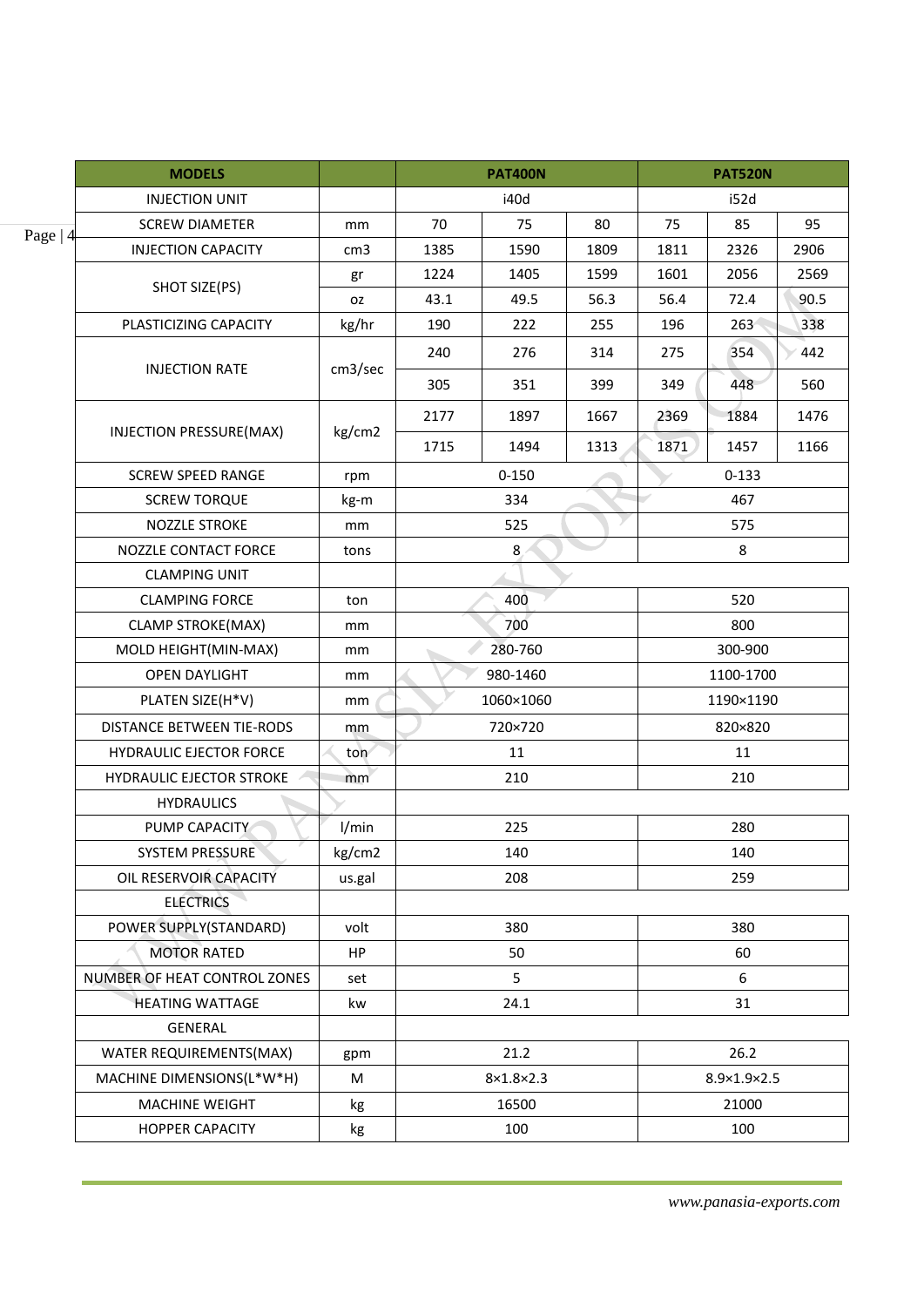|           | <b>MODELS</b>                   |                      |       | <b>PAT650N</b> |      |                | <b>PAT850N</b> |      |  |
|-----------|---------------------------------|----------------------|-------|----------------|------|----------------|----------------|------|--|
|           | <b>INJECTION UNIT</b>           |                      |       |                |      |                |                |      |  |
| Page $ 5$ | <b>SCREW DIAMETER</b>           | mm                   | 95    | 100            | 105  | 100            | 110            | 120  |  |
|           | <b>INJECTION CAPACITY</b>       | cm <sub>3</sub>      | 3402  | 3769           | 4156 | 3769           | 4561           | 5428 |  |
|           |                                 | gr                   | 3007  | 3331           | 3673 | 3331           | 4031           | 4798 |  |
|           | SHOT SIZE(PS)                   | OZ                   | 105   | 117            | 129  | 117            | 142            | 169  |  |
|           | PLASTICIZING CAPACITY           | kg/hr                | 325   | 365            | 405  | 315            | 380            | 450  |  |
|           | <b>INJECTION RATE</b>           | cm <sup>3</sup> /sec | 576   | 639            | 704  | 606            | 734            | 873  |  |
|           | $\ddot{\times}$                 | cm <sup>3</sup> /sec | 670   | 743            | 819  | 707            | 856            | 1019 |  |
|           | INJECTION PRESSURE(MAX)         | kg/cm <sup>2</sup>   | 1786  | 1612           | 1462 | 1951           | 1613           | 1355 |  |
|           | ⋇                               | kg/cm <sup>2</sup>   | 1533  | 1384           | 1255 | 1671           | 1381           | 1160 |  |
|           | <b>SCREW SPEED RANGE</b>        | rpm                  |       | $0 - 123$      |      |                | $0 - 112$      |      |  |
|           | <b>SCREW TORQUE</b>             | kg-m                 |       | 802            |      | 1002           |                |      |  |
|           | NOZZLE STROKE                   | mm                   |       | 635            |      | 720            |                |      |  |
|           | NOZZLE CONTACT FORCE            | tons                 |       | 10.5           |      | 10.5           |                |      |  |
|           | <b>CLAMPING UNIT</b>            |                      |       |                |      |                |                |      |  |
|           | <b>CLAMPING FORCE</b>           | ton                  |       | 650            |      | 850            |                |      |  |
|           | <b>OPENING FORCE</b>            | ton                  |       | 65             |      | 85             |                |      |  |
|           | <b>CLAMP STROKE(MAX)</b>        | mm                   |       | 1000           |      | 1200           |                |      |  |
|           | MOLD HEIGHT(MIN-MAX)            | mm                   |       | 400-1050       |      | 500-1200       |                |      |  |
|           | <b>OPEN DAYLIGHT</b>            | mm                   |       | 2050           |      |                | 2400           |      |  |
|           | PLATEN SIZE(H*V)                | mm                   |       | 1380*1380      |      |                | 1570*1470      |      |  |
|           | DISTANCE BETWEEN TIE-RODS       | mm                   |       | 960*960        |      |                | 1100*1000      |      |  |
|           | <b>HYDRAULIC EJECTOR FORCE</b>  | ton)                 |       | 15.8           |      |                | 18.5           |      |  |
|           | <b>HYDRAULIC EJECTOR STROKE</b> | mm                   |       | 250            |      |                | 300            |      |  |
|           | <b>HYDRAULICS</b>               |                      |       |                |      |                |                |      |  |
|           | PUMP CAPACITY                   | 1/min                |       | 443            |      | 508            |                |      |  |
|           | <b>SYSTEM PRESSURE</b>          | kg/cm <sup>2</sup>   |       | 140            |      |                | 140            |      |  |
|           | OIL RESERVOIR CAPACITY          | us.gal               |       | 385            |      | 420            |                |      |  |
|           | <b>ELECTRICS</b>                |                      |       |                |      |                |                |      |  |
|           | POWER SUPPLY(STANDARD)          | volt                 |       | 380            |      |                | 380            |      |  |
|           | <b>MOTOR RATED</b>              | HP                   |       | 100HP          |      | 120HP          |                |      |  |
|           | NUMBER OF HEAT CONTROL ZONES    | set                  |       | $\overline{7}$ |      | $\overline{7}$ |                |      |  |
|           | <b>HEATING WATTAGE</b>          | kw                   |       |                | 50.6 |                |                |      |  |
|           | GENERAL                         |                      |       |                |      |                |                |      |  |
|           | WATER REQUIREMENTS(MAX)         | gpm                  | 46.2  |                |      | 53.7           |                |      |  |
|           | MACHINE DIMENSIONS(L*W*H)       | M                    |       | 11.1*2.3*2.22  |      | 12.3*2.53*2.44 |                |      |  |
|           | MACHINE WEIGHT                  | kg                   | 34000 |                |      | 47000          |                |      |  |
|           | <b>HOPPER CAPACITY</b>          | kg                   |       | 200            |      |                | 200            |      |  |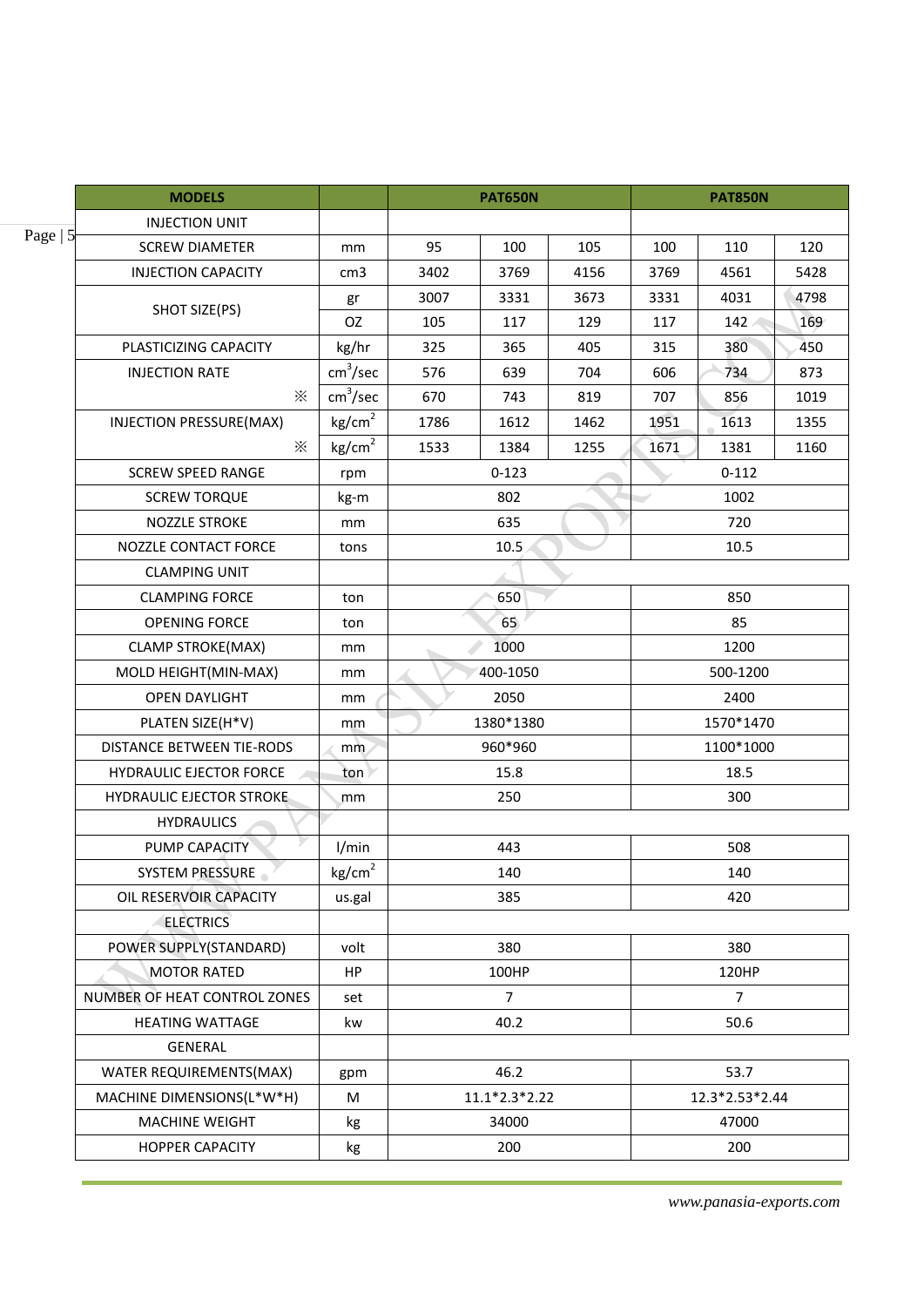# **SPECIFICATIONS AND COMPONENTS:**

#### Page | 6

1. Main electric control components

| <b>Components</b> | <b>Original &amp; Brand</b> |
|-------------------|-----------------------------|
| Computer          | Taiwan                      |
| transducer        | Germany                     |
| Overall Switch    | Japan, Fuji or Omron        |
| Contactor         | Sino-French, TE-Schneider   |

### 2. Main Hydraulic Components

| <b>Components</b>   | <b>Original &amp; Brand</b> |
|---------------------|-----------------------------|
| Hydraulic pump      | USA, Vickers                |
| Directional valves  | Taiwan Northman             |
| Proportional valves | Taiwan, HNC                 |
| Hydraulic motor     | Italy, Dandun               |

3. Injection Unit

Multi stage setting of injection/holding pressure/plasticizing Suck back function. Linear displacement transducer accurately monitors injection position, providing optimum injection accuracy and control. Temperature control. Heating Status indication Screw driven by hydraulic motor at adjustable speed Standard Nitrided screw Position controlled by liner transducer for injection/ejection Fixed hopper Screw cold start protection Auto purging Self-diagnostic Band heaters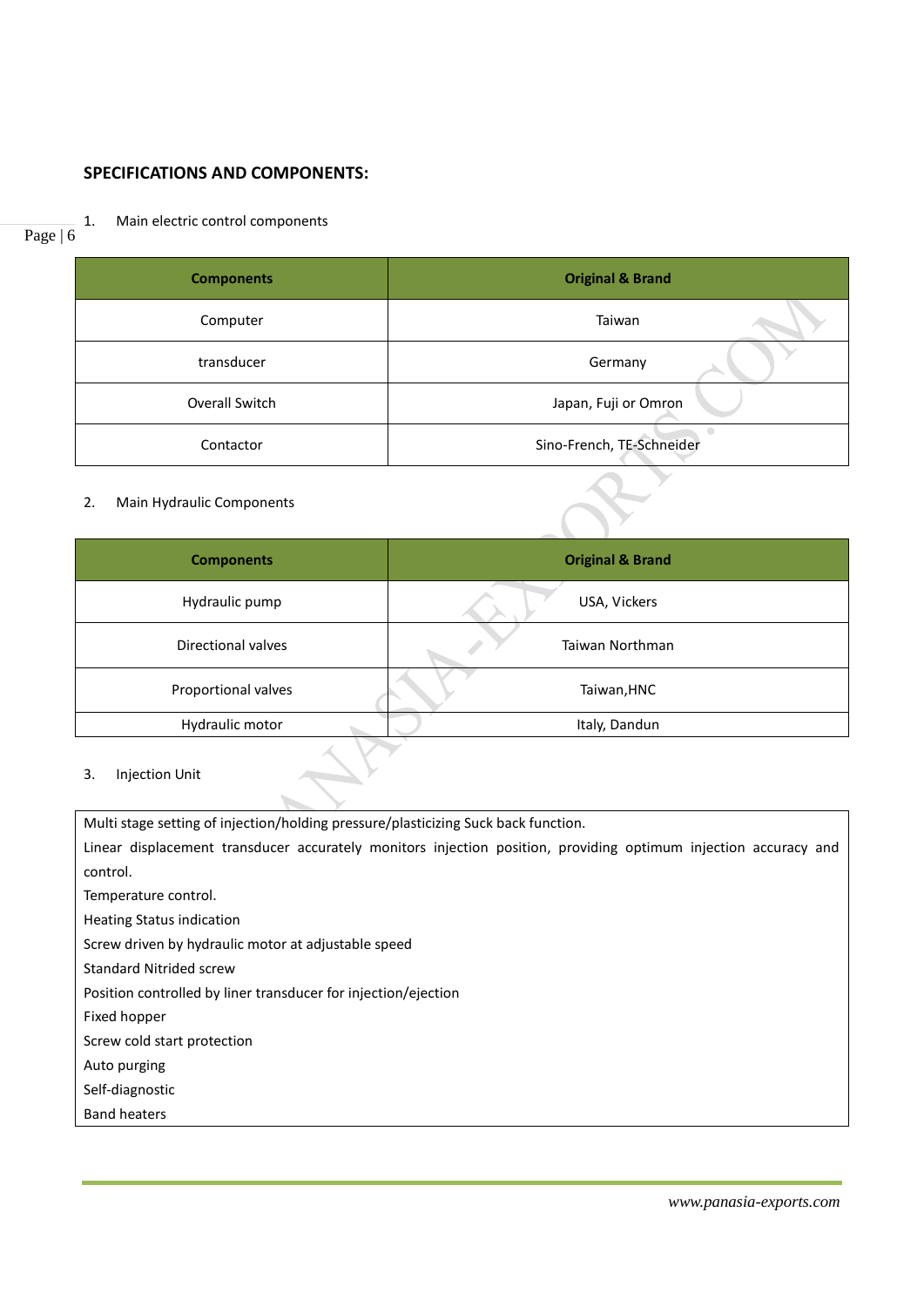4. Clamping Unit

|          | Three (3) clamp close and open pressures and speeds.                        |
|----------|-----------------------------------------------------------------------------|
| Page   7 | Mold protection function.                                                   |
|          | Hydraulic ejector stroke controlled by transducer.                          |
|          | Automatic hydraulic die-height adjustment driven by planetary gears system. |
|          | Adjustable support shoes under moving platen.                               |
|          | Automatic high pressure toggle lubrication with low oil level alarm.        |
|          | Mechanical, electrical and hydraulic safety interlocks devices.             |
|          | Linear displacement transducer controls clamping position                   |
|          | Five point double toggle link mechanism                                     |
|          | Central lubrication system                                                  |
|          | Low-pressure mold protection                                                |
|          | Select Eject (four kinds)                                                   |
|          | Fast mold close (different)                                                 |
|          | Four stage speed for open and close mold pressure                           |
|          |                                                                             |

# 5. Hydraulic & Others

Independent core in/out pressure and speed. Magnet type of filter system for hydraulic oil Hydraulic oil high temperature alarm. System pressure gauge. Shot counter and reset function.

Malfunction alarm light.

Self-diagnostic function.

 $\mathcal{A}_{\mathcal{N}}$ 

Emergency stop buttons placed both front and rear of the machine to provide easy access.

# 6. Standard Accessories

| Spare parts                                     |
|-------------------------------------------------|
| Tool-box with full set of wrench tools, oil Gun |
| Extended nozzle                                 |
| Mold clampings                                  |
| Machine mounting pads                           |
| 2 core device                                   |
| Air blast on moving platen and stationary plate |
| channel water distributor                       |
| Hydraulic protection device                     |
| Screw speed RMP indication                      |
| Auto mold height adjustment                     |